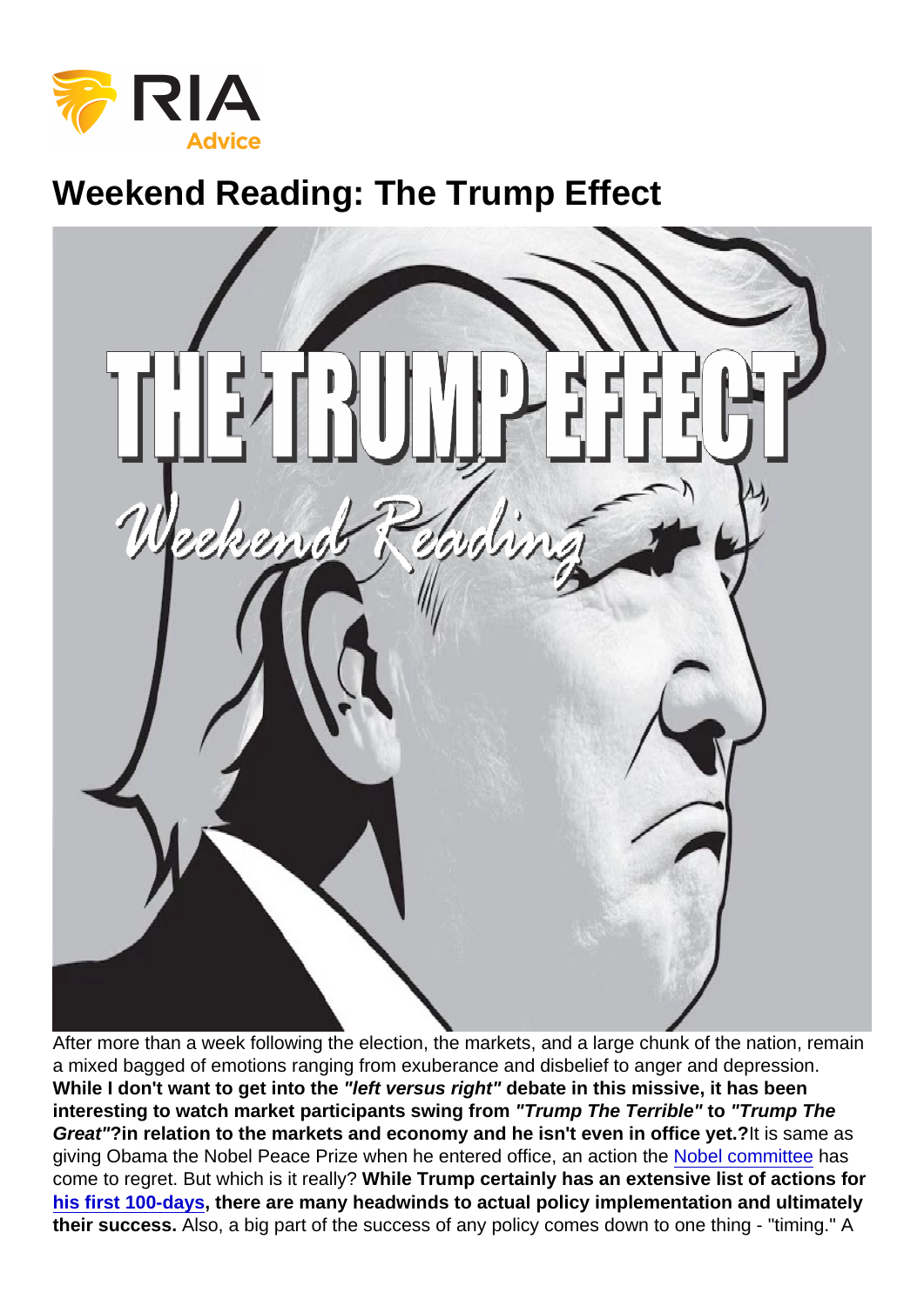good example of this is?the "infrastructure spending" plans which will require a significant increase in the national debt to accomplish. While the market participants have already been chasing financial and infrastructure related assets, an infrastructure program should be prepared but not implemented until the next recessionary drag in the economy. The debt increase needed to fund an infrastructure program, which would likely coincide with a new QE program to buy the debt, would potentially have the greatest effect at limiting the economic drag of the recession. It is the same with trade policies, immigration reform and even tariffs. For every policy, there is a significant potential for a near-term negative impact on?economic growth even though the long-run outcome will be positive. With an economy running at below 2%, consumers already heavily indebted, wage growth weak for the bulk of American's, there is not a lot of wiggle room for policy mistakes. Combine weak economics with higher interest rates, which negatively impacts consumption, and a stronger dollar, which weighs on exports, and you have a real potential of a recession occurring sooner rather than later. However, that is a conversation for later, as the flood of liquidity to support the markets once again, as was seen post the "Brexit" vote has propelled markets higher in a short-covering feeding frenzy. The chart below notes the similarities between the two events. A sharp sell-off to oversold conditions, a reflexive rally that potentially hits new highs, and then fizzles out.?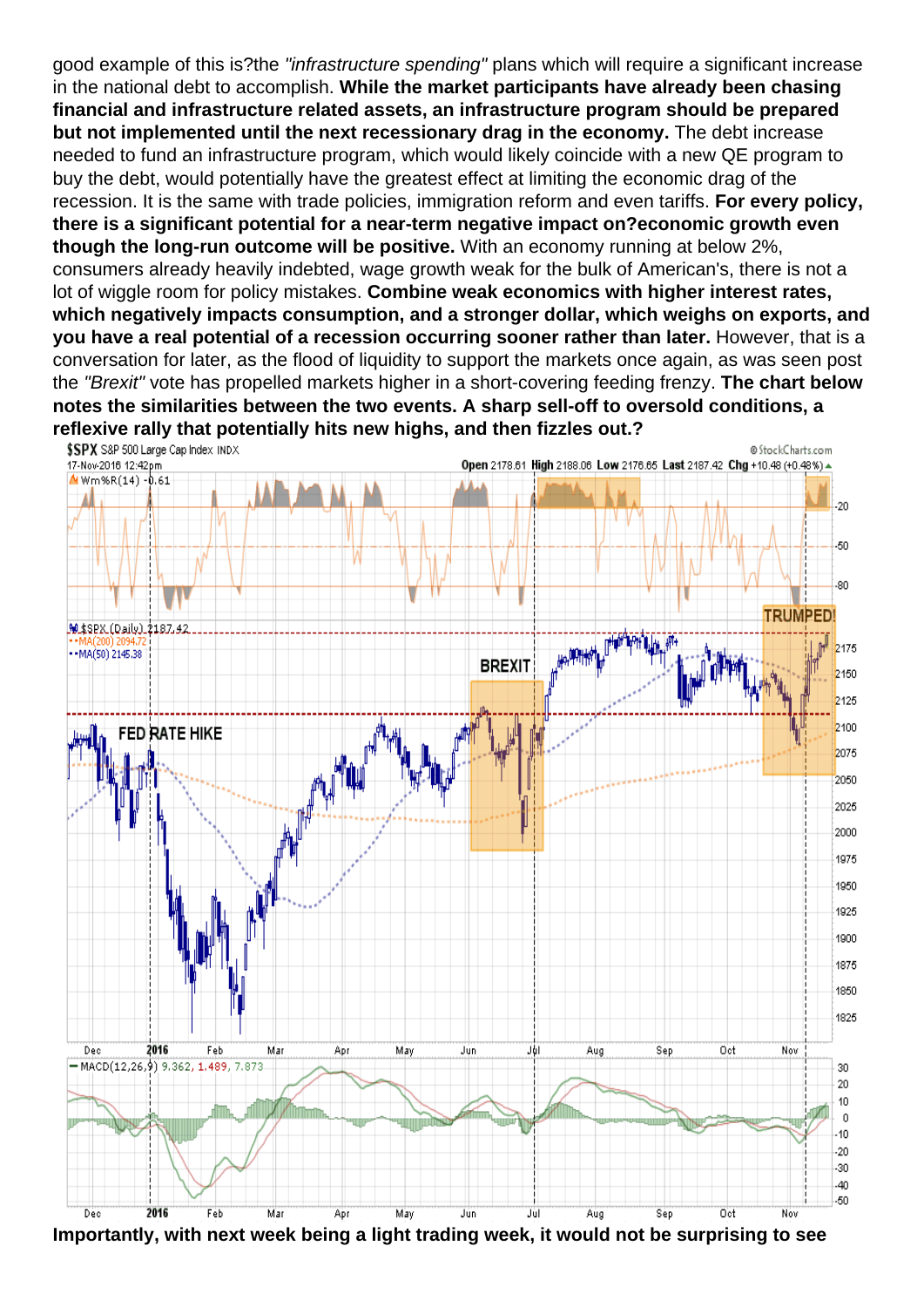markets drift higher. However, expect a decline during the first couple of weeks of December as mutual funds and hedge funds deal with distributions and redemptions. That draw down, as seen in early last December, ran right into the Fed rate hike that set up the sharp January decline.? With much of the same backdrop currently in the works, some caution is advised. In the meantime, here is what I am reading this weekend.

## Trumped! / Fed / Economy

- 2-Types Of Inflation: The Good & Bad [by Danielle DiMartino-Booth via Money Strong](http://dimartinobooth.com/inflation-101-prep-school-preppers/)
- What Adds Up & Doesn't In Trump's Plans? [by Lee Ohanian via San Francisco Chronicle](http://www.sfchronicle.com/opinion/openforum/article/What-adds-up-and-what-doesn-t-in-Trump-s-10616888.php&ct=ga&cd=CAEYACoTNDMyNDE5OTMzMTEwNzE4OTE2MTIaZmE1M2NjMjlkOWQ2ZWNiMjpjb206ZW46VVM&usg=AFQjCNGEZweuNFqV-jBIOearZU-ki7_OgQ)
- Trumponomics Vs. Reality? [by Martin Feldstein via WSJ](http://www.wsj.com/articles/squaring-trumponomics-with-reality-1479168792)
- Paul Krugman Doubles Down On Fantasy [?by Steil & Smith via Council On Foreign](http://blogs.cfr.org/geographics/2016/11/14/paul-krugman-doubles-down-on-fiscal-expansion-claims-contradicted-by-data/) **[Relations](http://blogs.cfr.org/geographics/2016/11/14/paul-krugman-doubles-down-on-fiscal-expansion-claims-contradicted-by-data/)**
- Coming To Terms With Trumponomics? [by John Cassidy via The New Yorker](http://www.newyorker.com/news/john-cassidy/coming-to-terms-with-trumponomics)
- Yes, Trump Will Create Growth & Jobs? [by Stephen Moore via IBD](http://www.investors.com/politics/columnists/stephen-moore-yes-trump-will-double-growth-and-jobs/)
- Trump's Next Default Lies Ahead? [by Brett Arends via MarketWatch](http://www.marketwatch.com/story/donald-trumps-next-default-lies-dead-ahead-2016-11-16?mod=MW_story_top_stories)
- Good Chance Trumped Handed A Recession [by Chris Isidore via CNN Money](http://money.cnn.com/2016/11/09/news/economy/president-elect-donald-trump-recession/index.html?iid=hp-stack-dom)
- The Trouble With Trump's Infrastructure Plan? [by Tyler Cowen via Bloomberg](https://www.bloomberg.com/view/articles/2016-11-14/the-trouble-with-trump-s-infrastructure-plan)
- Economic Doctors Misdiagnosed Economy? [by Ray Keating via Real Clear Markets](http://www.realclearmarkets.com/articles/2016/11/15/economic_doctors_have_misdiagnosed_the_economy_102425.html)
- Financial Crises & Policy Responses? [by Robert Litan via AEI](http://images.realclear.com/files/2016/11/400_Crises.pdf)
- I Can't Believe What Just Happened? [by Paul Krugman via NYT](http://krugman.blogs.nytimes.com/2016/11/11/the-long-haul/?_r=0)
- Trump's Impossible Economic Mission [?by Robert Samuelson via RCM](http://www.realclearmarkets.com/articles/2016/11/14/donald_trumps_impossible_economic_mission_102424.html)
- Fed Ready For A Reckoning ?[by Binyamin Appelbaum via NYT](http://www.nytimes.com/2016/11/13/business/economy/trump-the-fed-yellen-gets-ready-for-reckoning.html?_r=0)
- Who's Going To Pay From Trump's Plans? [by Marc Joffe via The Fiscal Times](http://www.thefiscaltimes.com/Columns/2016/11/14/Who-s-Going-Pay-Trump-s-Huge-Infrastructure-Plans)

## **Markets**

- Is The Bull Market In Bonds Really Over?? [by Caroline Baum via MarketWatch](http://www.marketwatch.com/story/is-the-bull-market-in-bonds-really-over-2016-11-16)
- 5 Reasons Investors Should Worry About Trump? [by Joachim Fels via MarketWatch](http://www.marketwatch.com/story/5-reasons-why-its-too-early-for-investors-to-stop-worrying-about-president-trump-2016-11-15)
- Dividend Cuts Ramp Up [?by Ironman via Political Calculations](http://politicalcalculations.blogspot.com/2016/11/dividend-cuts-ramp-up-in-us-economy.html#.WC3xGOYrIUF)
- Embrace Contrarian Thinking? [by Doug Kass via Real Clear Markets](http://www.realclearmarkets.com/articles/2016/11/16/dont_run_with_the_crowd_embrace_contrary_thinking_102426.html)
- Don't Believe The Great Great Bond Fake-Out? [by Jeff Reeves via MarketWatch](http://www.marketwatch.com/story/dont-believe-the-great-bond-fake-out-2016-11-16)
- Trumpageddon to Trumptopia! What's Next? [by Michael O'Rourke via HedgEye](https://app.hedgeye.com/insights/55362-guest-contributor-trumpageddon-to-trumptopia)
- Market's Two Bullish Arguments [?by Michael Kahn via Barron's](http://www.barrons.com/articles/the-stock-market-offers-two-big-bullish-arguments-1479330093?mod=rss_barrons_getting_technical)
- Trump-Rally Sits Atop A Lot Of "If's" & "Maybe's" [by James Saft via Reuters](http://in.reuters.com/article/markets-saft-idINL1N1DC1A7)
- Watch The Rise Of The Dollar? [by Jeffrey Snider via Alhambra Partners](http://www.alhambrapartners.com/2016/11/14/rising-dollar-again-to-start-this-week/)
- Trump Trade Is Getting Out Of Hand? [by James Mackintosh via WSJ](http://www.wsj.com/articles/the-trump-trade-is-getting-out-of-hand-buy-some-bonds-1479143922)
- Clear & Present Danger [via Market Anthropology](http://www.marketanthropology.com/2016/11/clear-present-danger.html)
- End Of The Year Rally? [by Adam Shell via USA Today](http://www.usatoday.com/story/money/markets/2016/11/14/stocks-trump-year-end-rally/93602660/)

## Interesting?Reads

- Populism Takes A Wrong Turn [by Bill Gross via Janus Capital](https://www.janus.com/insights/bill-gross-investment-outlook)
- 2826 Day Old Bull Market A Headache [?by Joseph Ciolli via Bloomberg](http://www.bloomberg.com/news/articles/2016-11-13/for-new-president-trump-it-s-already-late-in-the-stock-market)
- Trump Rally Too Far Too Fast?? [by Paul La Monica via CNN Money](http://money.cnn.com/2016/11/14/investing/stock-market-record-high-donald-trump/index.html?iid=hp-toplead-dom)